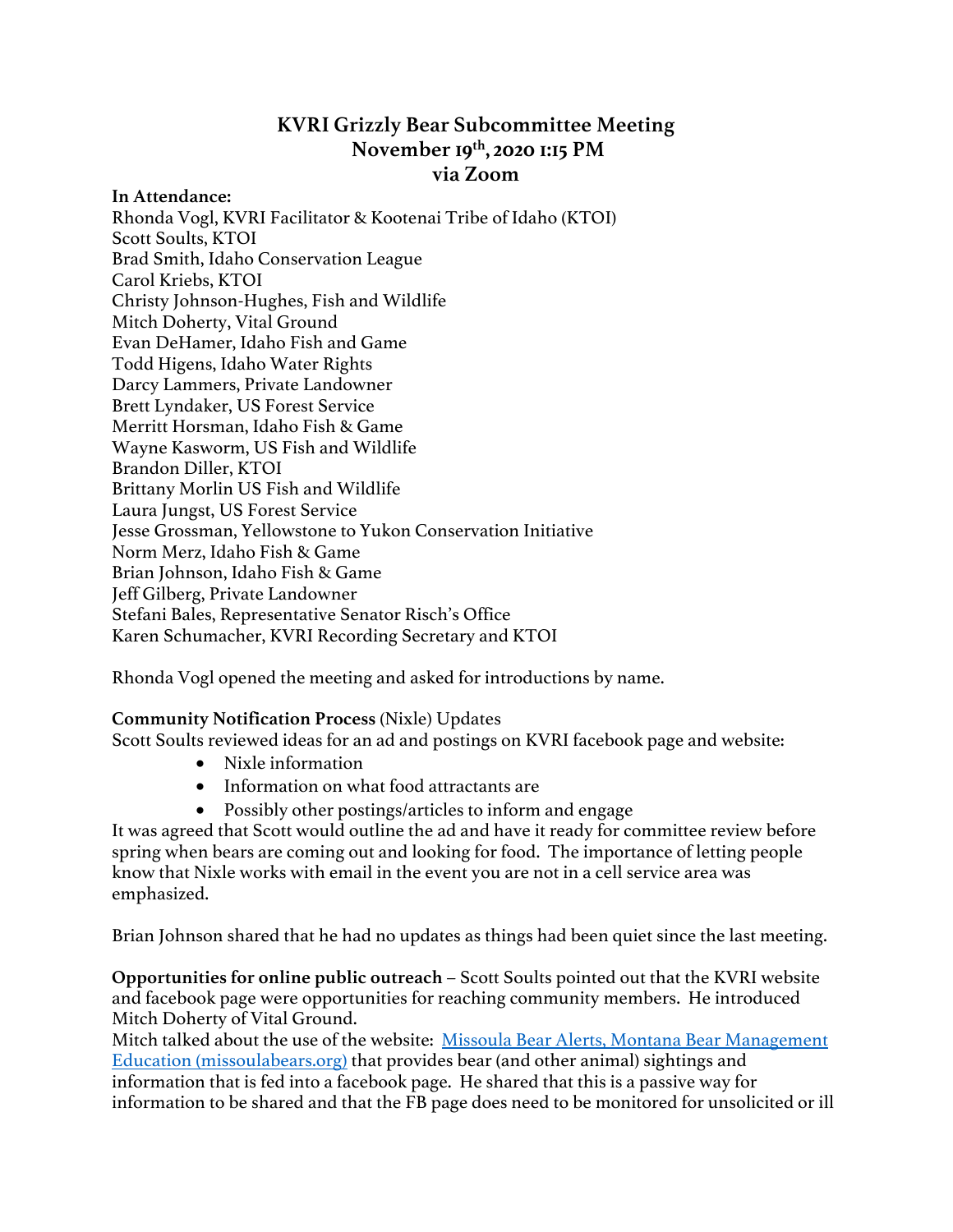meant information. Website manager – **James Jonkel** MFWP Wildlife Management Specialist gets on for about 15 min every 2 weeks with information and posts to the website that reads to facebook.

Mitch shared that he was not sure where the funding comes from exactly, but interested folks should inquire with Hilary Cooley, USFWS Grizzly Bear Recovery Coordinator.

**Human Bear Conflict** – Jesse Grossman and Laura Jungst began the program there 3 years ago out of the Three Rivers Ranger District as a forest service lands specific effort to reach out and increase education as a result of the increasing population and recreation use of lands. 2019 - Started small with a seasonal employee, 2 days a week, hiking into back country spots and talking directly with people there.

2020 – through funds from IGBC and Y2Y they were able to have a full-time season employee for 60 days and the program grew substantially.

- o Contacts were made
	- Biologists
	- Forest Service Personnel
- o Gathered more data on the number and variety of people using areas
- o Found a high interest for use of bear spray
	- § People who had never used and did not carry
	- People who had bear spray but were unsure how to use
		- 95% had never sprayed
- o Walked and drove through both back and front country sites
	- Used Green and Red cards to inform/educate on food storage
		- Green Kudos good job using correct food storage
		- Red Oops there's some problems with the way you are string food
- o Noted a desire for having some sort of law enforcement available for backup.
- o Felt the position was helpful and would like to continue having it.

Discussed various ways person in agency interacted with the public for outreach. Storage options needed for backcountry (what if there are no trees e.g.) The pros and cons of metal boxes versus poles.

- Boxes
	- o Hard to transport
	- o Effective against bear intrusion
	- o Results in periodic use as a trash receptacle
- Poles
	- o Easy to transport in
	- o May not be useful when ground has rocks
		- Needs to be inserted deep into ground to hold

Bear Spray was discussed and ideas for promoting/funding

### **Community Liaison**

There was not a formal presentation or agenda for this discussion.

Ideas were shared about the importance of identifying what agency would be responsible for a community liaison person. It was agreed that funding would be challenging until the role of the person and where they would report to was identified.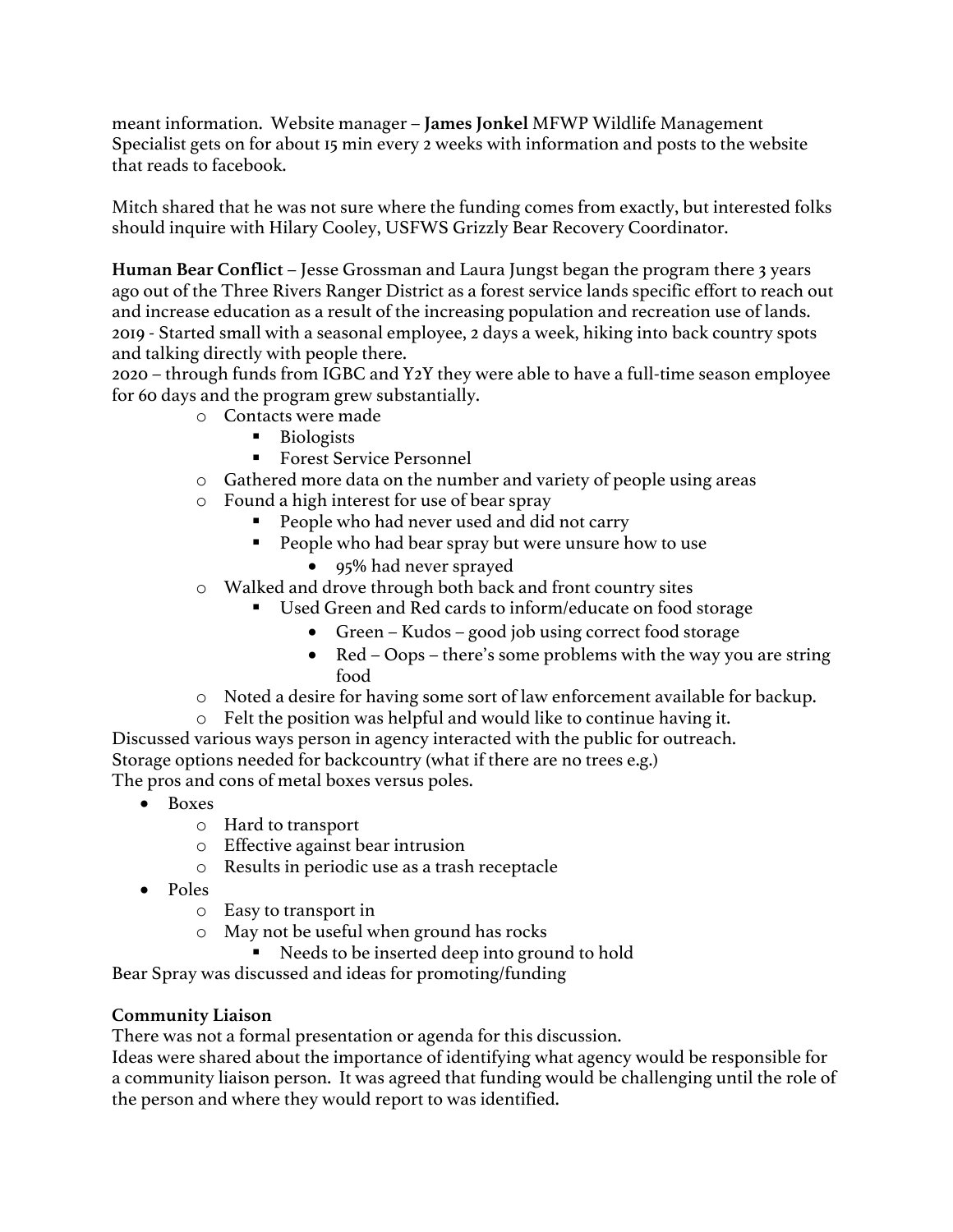Wayne Kasworm stated that Idaho Office of the Fish and Wildlife has provided a grant to Idaho Fish and Game for 45K for the next 2 years for a North Idaho Bear Specialist position. He stated it was up to Idaho Fish and Game to determine how this position would be structured.

## USFWS Grizzly Bear Funding Opportunities

1) Support an IDFG Conservation Officer for 2 years to assist with bear/human conflicts and education. Funding was provided through the Grizzly Bear Recovery Office to IDFG. 2) \$15,000 for Boundary County/KVRI to assist with information and education. This may include signs, fencing, bear spray workshops, etc. We are looking for a proposal from either the Boundary County Commissioners or KRVI with projects to reduce grizzly bear/human conflicts.

3) Partners for Fish and Wildlife projects/NRCS funding opportunities. I would like our Partners program to do a presentation on their funding opportunities and current projects in north Idaho. I would like to add more grizzly bear-related projects to our portfolio, such as habitat-oriented projects, maybe some fencing, migration habitat, etc.

All of this needs to be done in partnership with KVRI and landowners. The only item that has been finalized is the funding for the Conservation Officer. Otherwise,she is asking for help identifying the highest priority needs we can help with in north Idaho.

Brittany Morlin of US Fish and Wildlife was introduced and Christy explained that she is working with them to create a strategy to bring in partners for F & W programs to explore funding other avenues such as large game migration, Secretarial order 3362, so when we benefit elk habitat, we would benefit grizzly bear. They are looking forward to engaging more

Christy requested to be added to the subcommittee list in order to keep-up and stay involved.

Brittany shared her role in the Private Lands Program and outlined their goals to provide financial and technical assistance to private landowners as well as efforts with threatened and endangered species and State priority species.

USFWS funds for on the ground restoration efforts compliment some of the human bear conflict needs. The agency is looking to be creative. Brittany is looking forward to having more discussions and felt it is great to have a central hub; an entity that the community can go to with questions.

Scott referred to Evan D. chat regarding the idea of inexpensive Bear Be Aware carabiners – great idea. He also suggested perhaps also having a branded bear spray holster.

Rhonda asked for Darcy Lammer's input. He wondered if the funding discussed could look at a model in Montana being used that incorporates a joint venture between Montana Fish, Wildlife and Parks with the Forest Service. He said it was a cost share model that allowed for a variety of activities to be covered by the hired person. Wondering if this possibility could possibly be replicated in North Idaho. He referred to the wilderness institute out of the University of Montana

### **Refuse areas in Boundary County**

Brian Johnson discussed three transfer stations and the main city refuge